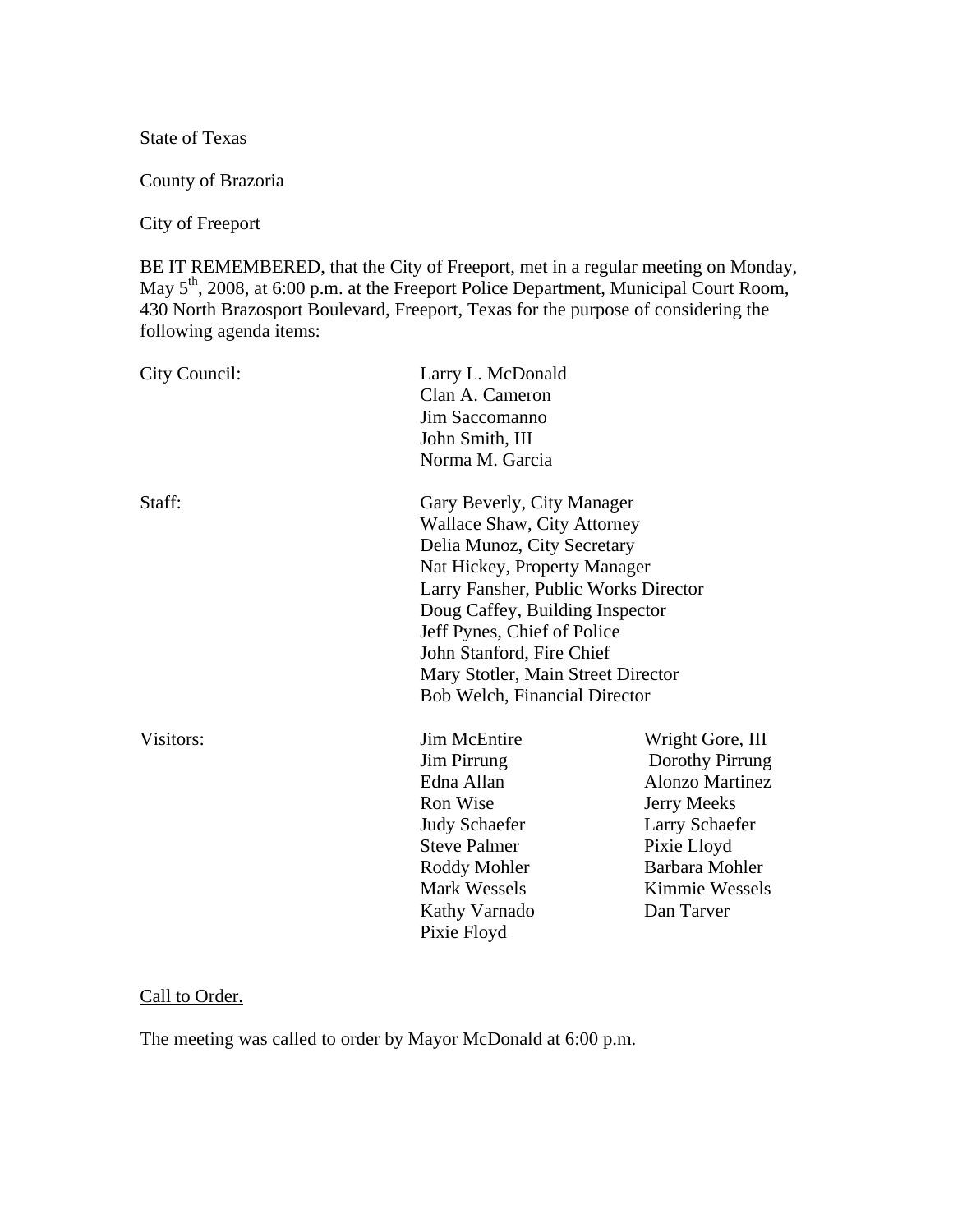Invocation.

John Smith, III, Mayor Pro Tem offered the invocation.

#### Pledge of Allegiance.

Mayor McDonald led the Pledge of Allegiance.

#### Consideration of the approval of the April 21st, 2008 Council Minutes.

On a motion by Councilwoman Garcia, seconded by Councilman Smith, with all present voting "aye", Council unanimously approved the April 21<sup>st</sup> Council Minutes.

#### Attending Citizens and Their Business.

Mark Wessles, 95 Dolphin Lane, complaint that Code Enforcement had allowed his neighbors to construct a six foot wall and install a propane tank on City's easement, no variance and no permits.

Councilman John Smith presented a PowerPoint presentation of the students from the Freeport Intermediate School that competed in the National Science Bowl in Philadelphia. The team brought back 3rd place.

A special thank you Councilman Smith, sponsors, and parents for making this a successful event.

### **Proclamation**: Proclaiming May (2008) National Preservation Month.

Mayor McDonald read out the proclamation and proclaimed May 2008 as National Preservation Month.

Mary Stotler announced that Freeport will be 100 years old in November 2012.

Consideration of the approval of Resolution No. 2008-2168 authorizing Wallace Shaw and Julian W. Taylor, III, the City Attorney and Assistant City Attorney of said City, Respectively, or Olson & Olson, a firm of Attorneys with offices in Houston, Texas, or any of them , to purchase or, failing purchase, to cause to be filed and prosecuted proceedings in eminent domain under chapter 21 of the property Code against all owners and lien holders of the fee simple title (exclusive of the title to the oil, gas and other minerals, or any, in and under and that may be produced there from but including all interest in the adjoining streets, easements and rights of way, of any) in the following lots and blocks in the Velasco Townsite of the City of Freeport, in Brazoria County:

| Block 61 Lot 1    | Block 581 Lot 17   |  |
|-------------------|--------------------|--|
| Block $517$ Lot 1 | Block $609$ Lot 8  |  |
| Block 545 Lot 3   | Block $609$ Lot 20 |  |
| Block 576 Lot 1   | Block $617$ Lot 16 |  |
|                   |                    |  |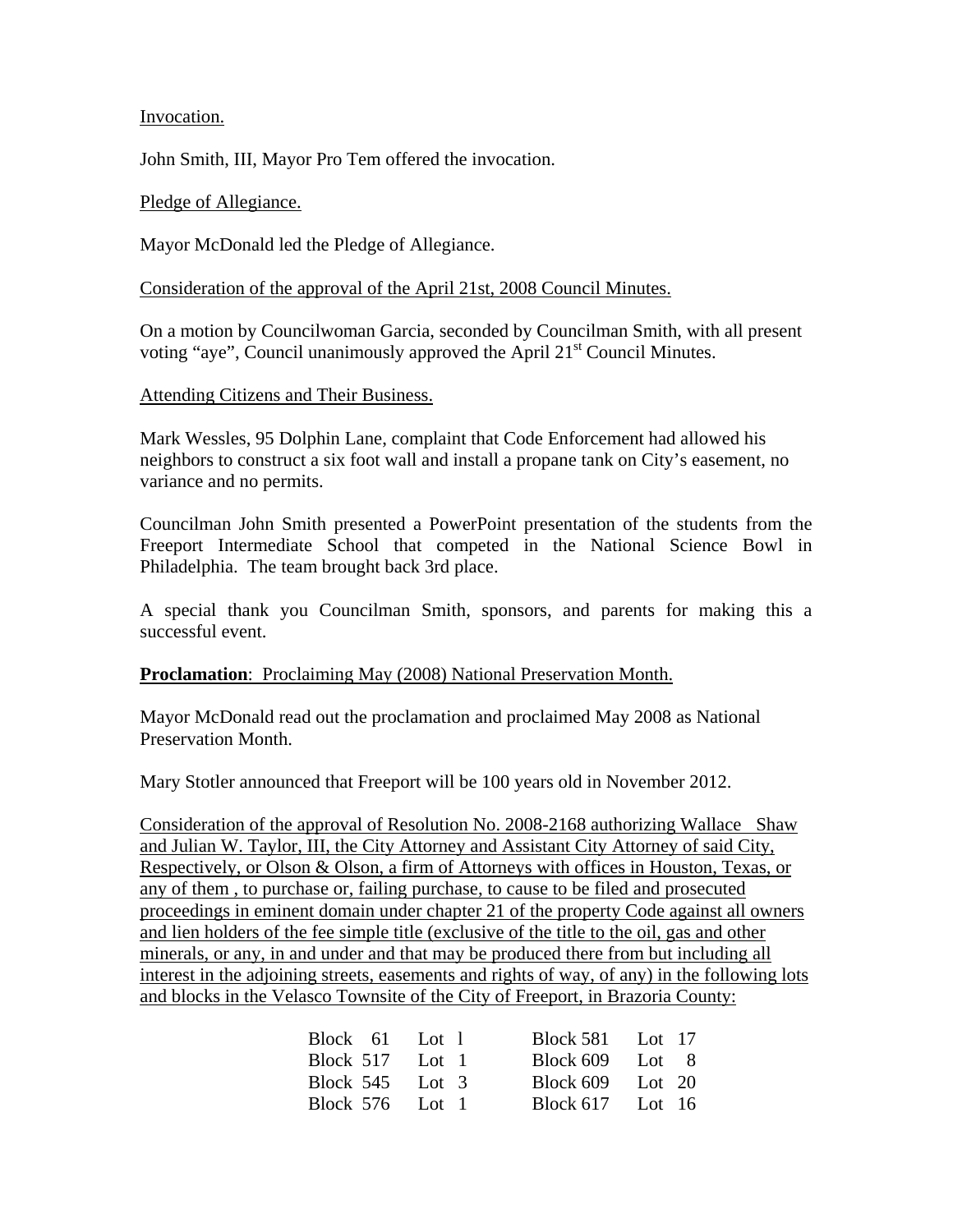| Block 576 Lot 2    |  | Block $647$ Lot 11 |
|--------------------|--|--------------------|
| Block $654$ Lot 2  |  | Block 684 Lot 15   |
| Block $654$ Lot 10 |  | Block 684 Lot 16   |
| Block $655$ Lot 3  |  |                    |
| Block 655 Lot 17   |  |                    |
| Block $655$ Lot 20 |  |                    |

Nat Hickey stated that the project of acquiring 3500 lots in the Urban Renewal area had begun in 1966. The area is between Skinner Street and Velasco Boulevard by North Ave. F. alley and the railroad, undeveloped, no infrastructure, no road, no utilities. He advised Council that enormous amount of correspondence was mail by registered receipt letters to owners. The correspondence not acknowledged or answered. Seventeen lots were left, ownerships in five lots refuse to sell, some want up to \$5,000 for a 25 foot lot. The lots value at \$100.00 by the Appraisal District.

Wright Gore, III, 301 W. Brazos stated that four year ago the City had tried to take his family business by the same proceedings of Eminent Domain and that it should be unlawful for Urban Renewal Agency to take this property from their owners. He opposed the proceedings and told Council it was pure cowardness on their part.

Larry Shaefer asked why the tax delinquent properties had not been put on the Sheriff sale.

Councilman Saccomanno stated that this resolution was important for future development and motioned to approved Resolution No. 2008-2168, seconded by Councilman Smith, with all present voting 3 to 2, Council approved the above resolution. Mayor McDonald and Councilman Cameron opposed.

## Consideration of the approval of Resolution No. 2008-2169 amending authorized representatives with TexPool Services.

On a motion by Councilman Smith, seconded by Councilwoman Garcia, with all present voting "aye", Council unanimously approved Resolution No. 2008-2169 amending authorized representatives (Bob Welch) with TexPool Services.

### **Public Hearing:** Discussion regarding Centerpoint Energy Entex rate increase.

Mayor McDonald opened the public hearing at 6:57 p.m. regarding Centerpoint Energy Entex rate increase.

Gary Beverly explained that on April 7th, 2008, Council passed Resolution 2008-2167 suspending (90 days) the effective date of the rates and tariffs contained in the Statement of Intent filed with the city on March 6, 2008 by CenterPoint Energy Entex to increase gas rates and authorized the City to join the Texas Coast Utilities Coalition.

The Council discussed the following reasons to deny CenterPoint request to increase rates;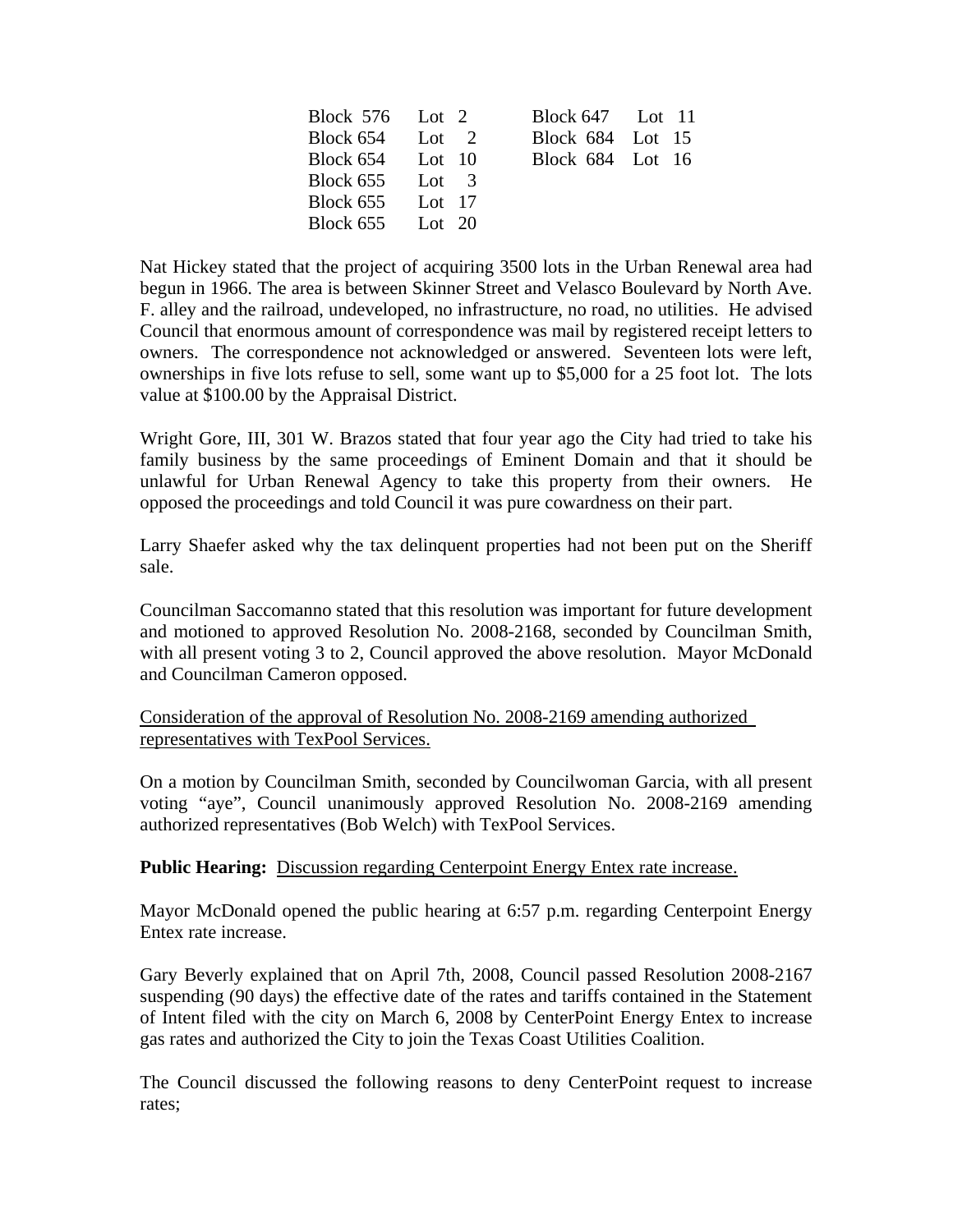- a. The Statement of Intent fails to provide sufficient information to justify the requested increase in rates or to justify the changes set forth in the attached tariffs.
- b. The requested increase in rates puts more of the cost for the base rate increase on low-use residential customers who often are in the worst position to absorb such cost increase; and
- c. The requested asks that a rate mechanism to be continued or expanded which provides a disincentive to reducing costs and becoming more productive or efficient and does not provide for meaningful review of annual rat requests.
- d. The proposed tariff included a surrender of the City's original jurisdiction to set rates and this would require citizens to go to the Rail Road Commission office in Austin in order to voice their opinions.

Their being no further questions or comments, Mayor McDonald closed the public hearing at 7:01 p.m.

Consideration of the approval of Ordinance No. 2008-2196 denying the rate increase proposed by Centerpoint Energy Resources Corporation D/B/A Centerpoint Energy Entex, authorizing participation in a coalition of cities known as Texas Coast Utilities Coalition, authorizing the hiring of lawyers and rate experts.

On a motion by Councilman Cameron, and seconded by Councilman Saccomanno, with all present voting "aye", Council unanimously approved Ordinance No. 2008-2196 denying the rate increase proposed by CenterPoint Energy Resources Corporation D/B/A CenterPoint Energy Entex, authorizing participation in a coalition of cities known as Texas Coast Utilities Coalition, authorizing the hiring of lawyers and rate experts.

Consideration of the approval of Ordinance No. 2008-2197 amending Division (B) of Section 71.21 of the Code of Ordinances of said City, which establishes the prima facie speed limit for school crossing zones of 20 miles per hour, to adjust the times therein specified for each such zone to the current needs of each school.

On a motion by Councilman Smith, seconded by Councilwoman Garcia, with all present voting "aye", Council approved Ordinance No. 2008-2197 amending Division (B) of Section 71.21 of the Code of Ordinances of said City, which establishes the prima facie speed limit for school crossing zones of 20 miles per hour, to adjust the times therein specified for each such zone to the current needs of each school.

Consideration of the approval of Ordinance No. 2008-2198 amending Division (A) of Section 113.07 of the Code of Ordinances of said City revise the definitions of on-premises sign and off premises sign and to add a definition of changeable electronic variable message sign (CEVMS) ; amending Division (B) of said section 113.07 to add as item (13) a prohibition against changeable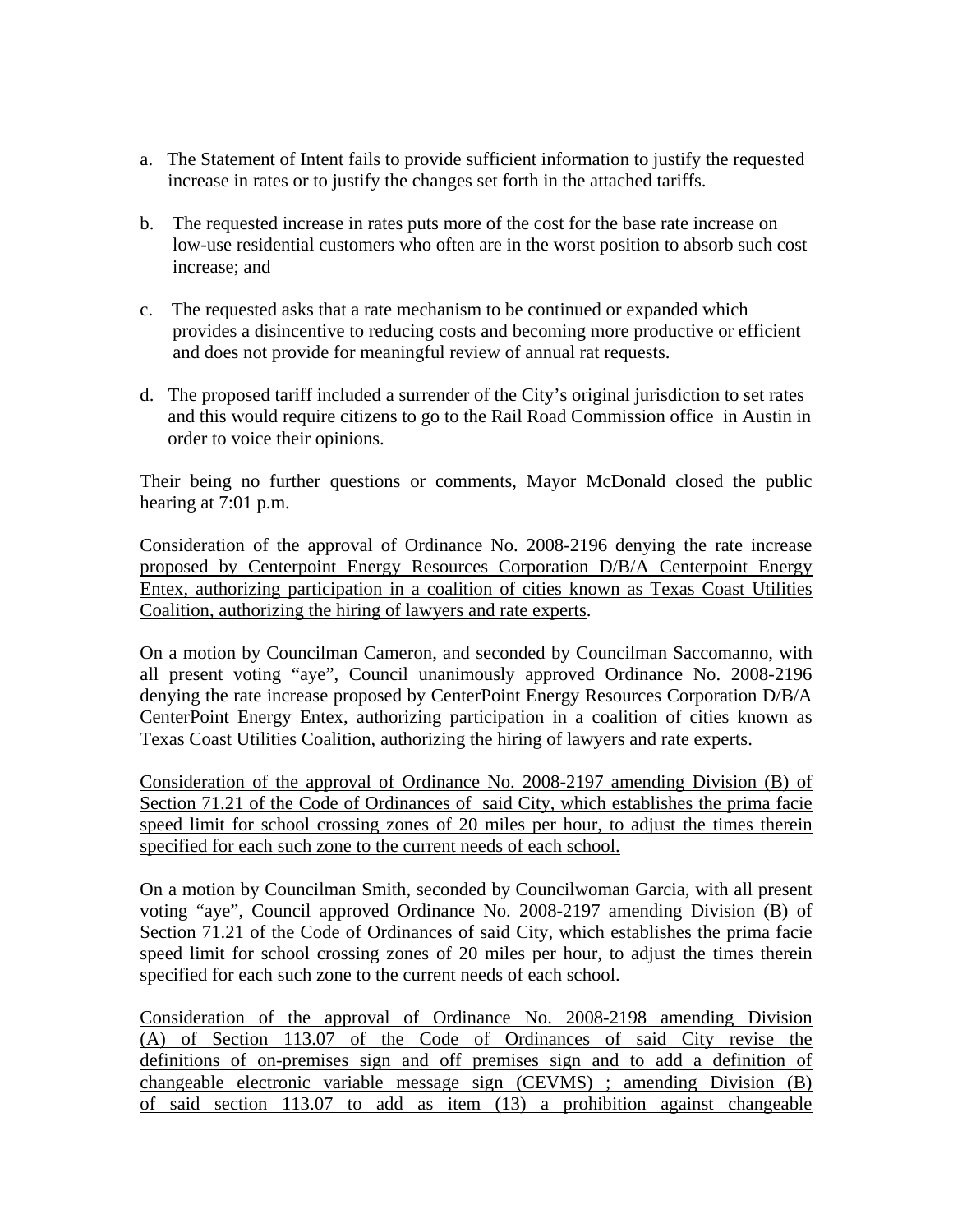electronic variable message signs (CEVMS), whether on-premises or offpremises.

Mr. Shaw stated unless the City takes immediate action, you may have signs that look like giant color TV screens dominating the City's appearance.

On a motion by Councilman Smith, seconded by Councilwoman Garcia, with all present voting 4 to l, Council approved Ordinance No. 2008-2198 amending Division (A) of Section 113.07 of the Code of Ordinances of said City to revise the definitions of onpremises sign and off premises sign and to add a definition of changeable electronic variable message sign (CEVMS) ; amending Division (B) of said section 113.07 to add as item (13) a prohibition against changeable electronic variable message signs (CEVMS), whether on-premises or off- premises. Councilman Cameron opposed.

Consideration of the approval to authorize Chief Pynes to sign a Memorandum of Agreement with Freeport LNG to provide Emergency Response Service during increased MARSEC levels.

On a motion by Mayor McDonald, seconded by Councilman Cameron, with all present voting "aye", Council unanimously approved Chief Pynes recommendation to sign a Memorandum of Agreement with Freeport LNG to provide Emergency Response Service during increased MARSEC levels.

Consideration of the approval of a commercial tax abatement application for Freeport Welding & Fabricating, Inc., Phase III, 200 North Navigation Blvd, Freeport, Texas.

On a motion by Councilwoman Garcia, seconded by Mayor McDonald to approve a commercial tax abatement application for Freeport Welding & Fabricating Inc., Phase III, 200 North Navigation Blvd., Freeport Texas and set June 2nd, 2008 for a public hearing.

Consideration of the approval of authorizing the Mayor to sign an Interlocal Cooperation Contract with the Port Freeport and the City of Freeport.

On a motion by Councilman Cameron, seconded by Councilman Smith, with all present voting "aye", Council approved authorizing the Mayor to sign an Interlocal Cooperation Contract with Port Freeport and the City of Freeport.

Consideration of the approval of selling the City's interest on Block 100, Lot 5, Freeport Townsite, known as 815 West Broad.

On a motion by Councilman Saccomanno, seconded by Councilman Smith, with all present voting "aye", Council approved selling the City's interest on Block 100, Lot 5, Freeport Townsite, known as 815 West Broad.

Consideration of the approval of selling the City's interest on Block 6, South 1/2-of Lot 18, Freeport Townsite, known as  $502$  E.  $7<sup>th</sup>$  Street.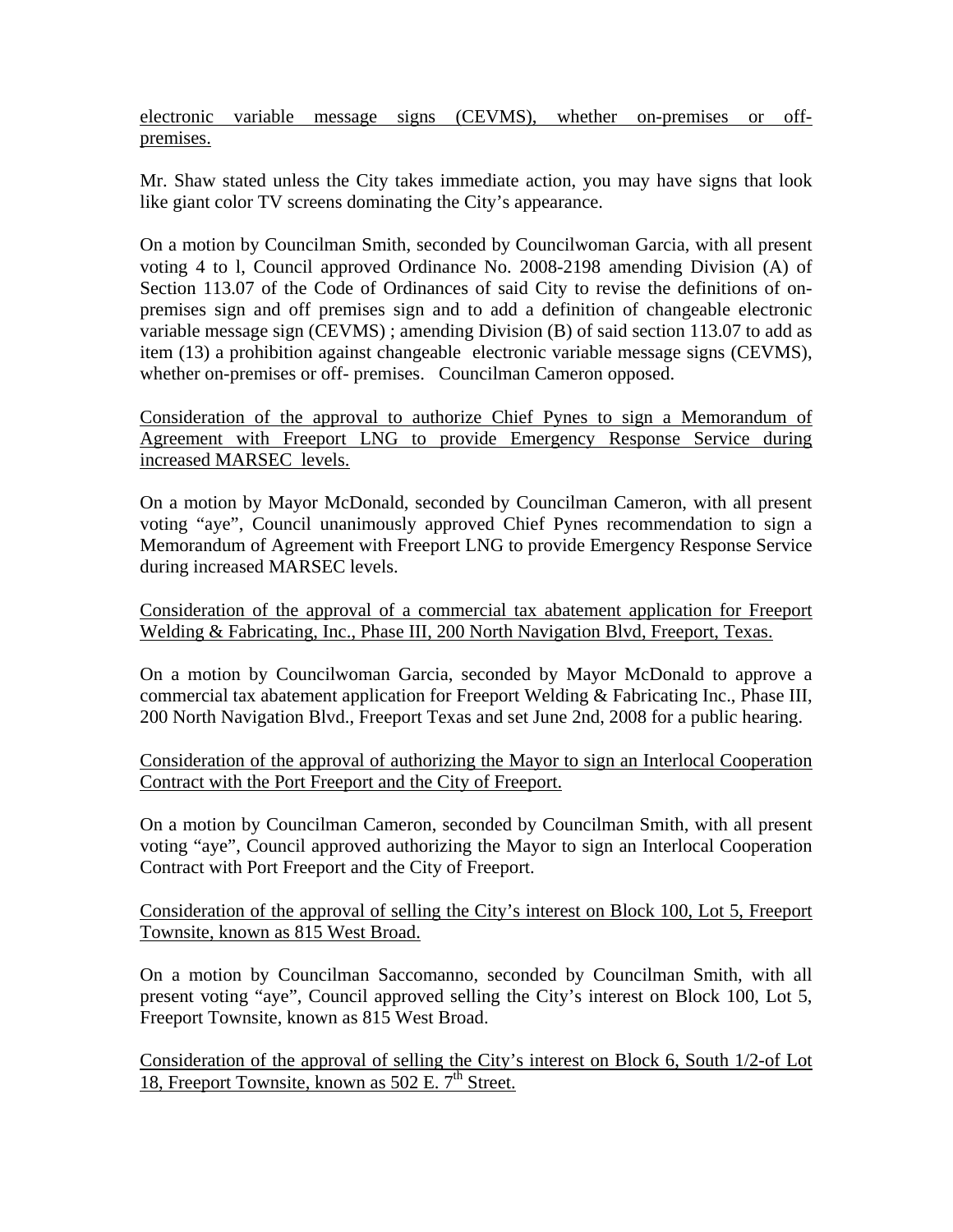On a motion by Councilman Saccomanno, seconded by Councilman Cameron, with all present voting "aye", Council approved selling the City's interest on Block 6, South 1/2 of Lot 18, Freeport, Townsite, known as 502 E.  $7^{Th}$  Street.

Consideration of the approval of selling the City's interest on Block 779, Lot 1 & 2, Velasco Townsite, known as 1622-1624 North Ave. Q.

On a motion by Councilman Cameron, seconded by Councilwoman Garcia, with all present voting "aye", Council approved selling the City's interest on Block 779, Lot 1 & 2. Velasco Townsite, known as 1622-1624 North Ave. Q.

Consideration of the approval of selling the City's interest on BCIC 14, Lot l3-l4, A-49, Velasco Heights Annex, known as 1717 -1721 Yellowstone.

On a motion by Councilman Cameron, seconded by Councilman Smith, with all present voting "aye", Council approved selling the City's interest on BCIC 14, Lot 13-14, A-49, Velasco Heights Annex, known as 1717-1721 Yellowstone.

Consideration of the approval of selling the City's interest on Block 7, Lot 8, Freeport Townsite, known as 727 West 11<sup>th</sup> Street.

On a motion by Councilman Cameron, to sell the City's interest on Block 7, Lot 8, Freeport Townsite, known as  $727 \text{ W}$ .  $11^{\text{th}}$  Street, motion died due to lack of second.

Consideration of the approval of selling the City's interest on Block 7, Lot 11, Southview Gardens Subdivision, known as 715 West 11th Street.

On a motion by Councilman Smith, seconded by Councilman Saccomanno, with all present voting 3 to 2, Council denied selling the City's interest on Block 7, Lot 11, Southview Gardens Subdivision, known as 715 W. 11<sup>th</sup> Street. Mayor McDonald and Councilman Cameron opposed.

### Elected Official Report

Councilman Saccomanno's wife participated in the evacuation drill with the Senior Citizens. He attended the 5K Flapjack Run on April 26, 2008 and the Urban Renewal Agency meeting on April 30, 2008.

Councilwoman Garcia wished Happy Birthday to Chief Stanford. The Council members and audience sang to him.

Mayor McDonald, Councilman Smith, and Councilman Cameron, attended the Cinco de Mayo event at the Freeport Municipal Park on May  $3<sup>rd</sup>$ , 2008.

Mayor McDonald closed the formal session and opened the work session at 7:48 p.m.

W**ork Session**